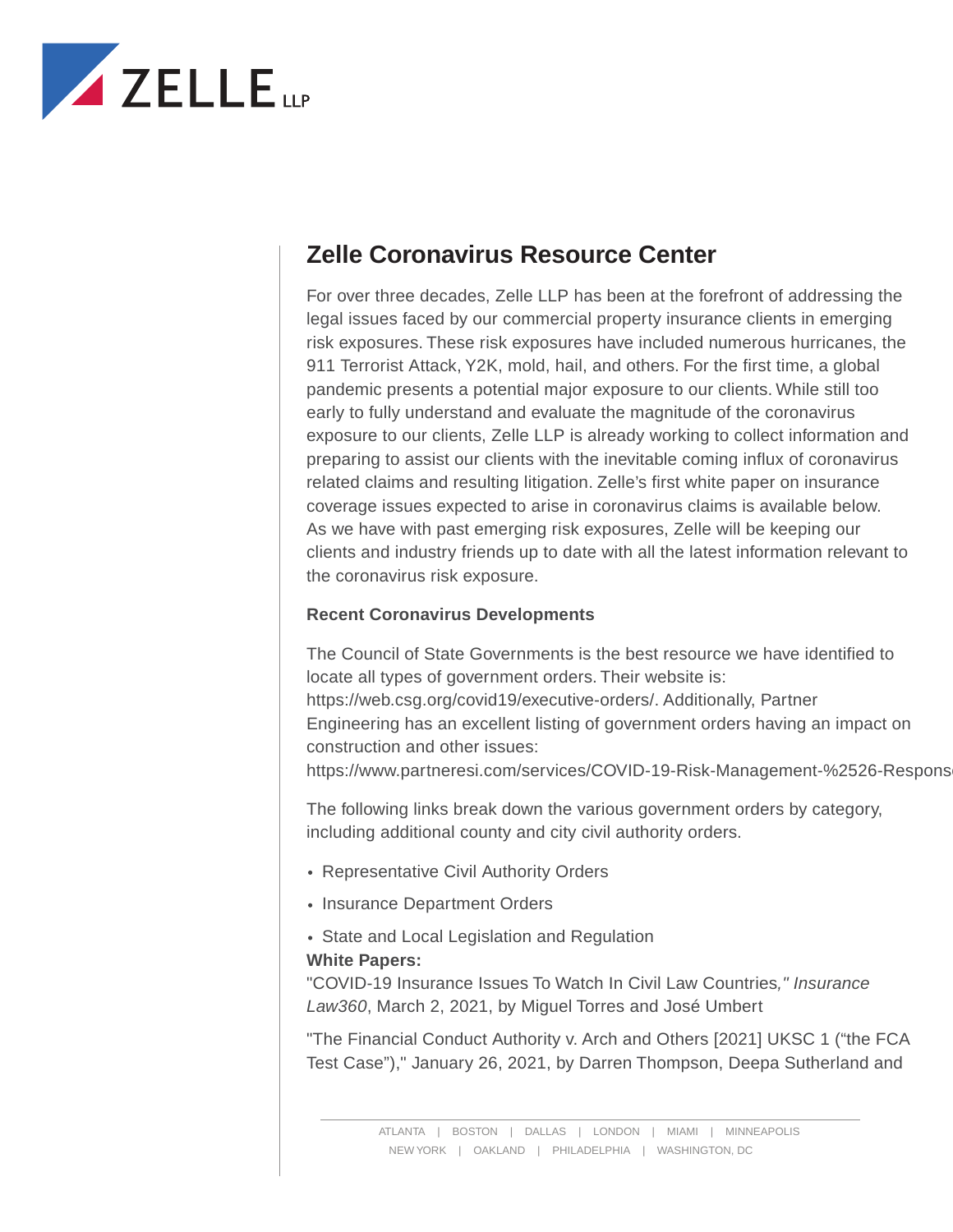

Jason Reeves

"Spa Virus Coverage Ruling Misses The Mark*," Insurance Law360*, January 11, 2021, by George E. Reede, Jr.

"How Insurers Can Prepare For Hurricanes During A Pandemic," *Insurance Law360*, June 3, 2020, by Christine Renella and William Zieden-Weber

"Class Certification Issues in Coronavirus-Related Commercial Property Insurance Litigation," by James R. Martin and Shannon M. O'Malley, April 10, 2020

"The Impact Of The Coronavirus On The Entertainment Insurance Industry—Preliminary Issues To Consider In The Adjustment Of Claims," by Isabella Stankowski-Booker and Jonathan MacBride, April 6, 2020

"Civil Authority Coverage for Coronavirus Claims," by Jonathan MacBride, March 29, 2020

"Commercial Property Insurance Coverage and Coronavirus," by Shannon O'Malley, March 11, 2020

## **Recent News:**

Steven Badger Quoted in Claims Journal: Uptick in COVID-Related Business Interruption Lawsuits, April 8, 2021

Shannon O'Malley Quoted in Insurance Law360: Courts Side With Insurers in Most COVID-19 Business Interruption Coverage Disputes, March 8, 2021

Steven Badger Quoted in Claims Journal: New Protocols Aim to Streamline Discovery in COVID Business-Interruption Lawsuits, February 12, 2021

Steven Badger Quoted on Bloomberg Businessweek: U.S. Businesses Are Fighting Insurers in the Biggest Legal Battle of the Pandemic, November 2, 2020

Steven Badger Quoted in Claims Journal re: Insurers' Early Wins in COVID-19 Business-Interruption Suits, October 1, 2020

Steven Badger Insurance Law360 Interview: Untangling COVID-19 Coverage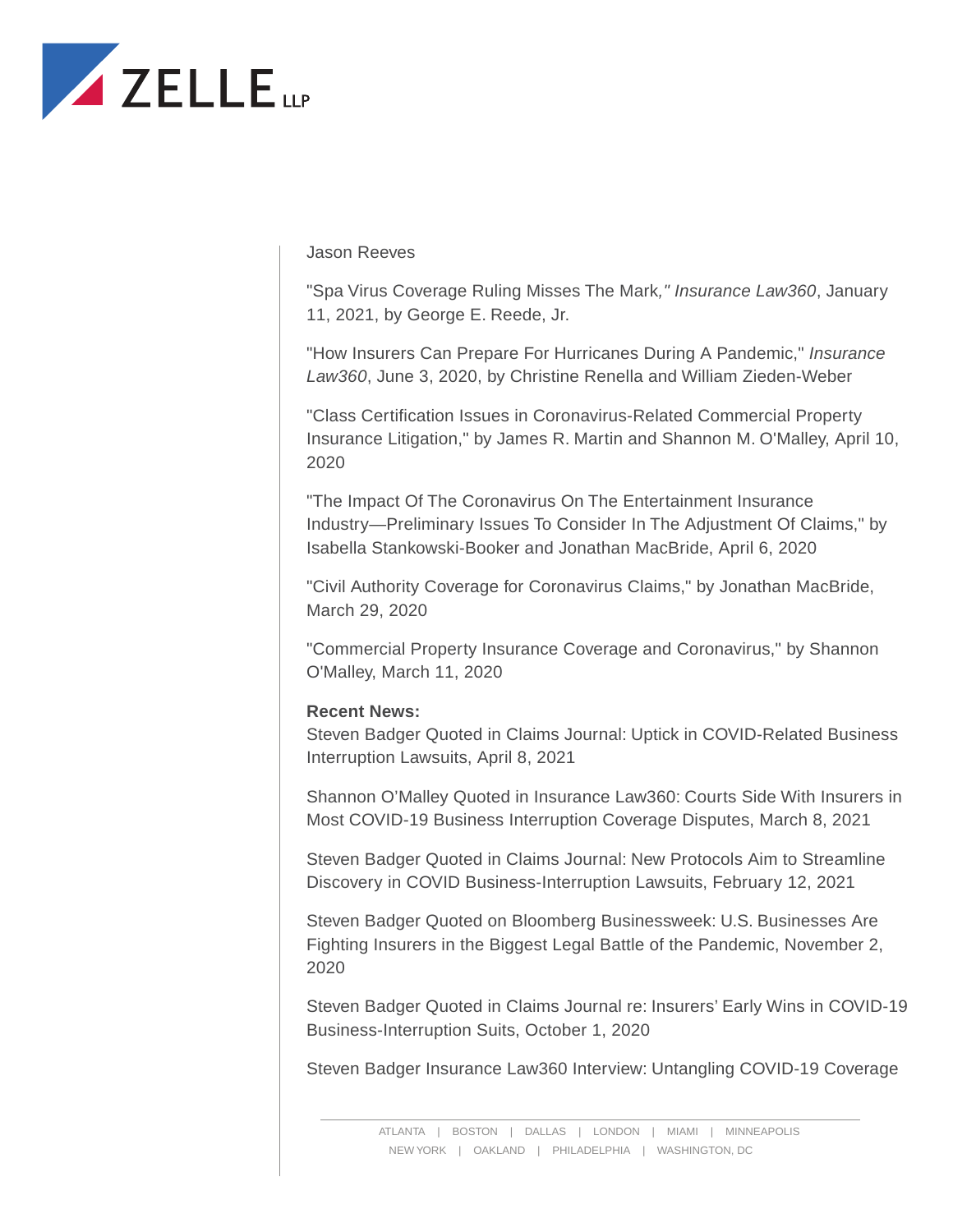

Cases, June 2, 2020

Steven Badger quoted in Texas Lawyer: Insurance Industry Response to the Influx of COVID Litigation, June 1, 2020

Steven Badger Named to IAALS Working Group to Develop Initial Discovery Protocols for COVID-19 Insurance Litigation, May 27, 2020

Steven Badger Quoted in Claims Journal Opposing Federal MDL For COVID-19 Business Interruption Lawsuits, May 22, 2020

Steven Badger Quoted in Claims Journal: Emergency Orders May not be the Ammo Plaintiffs Hoped for in Business-Interruption Suits, May 14, 2020

James Robertson Martin Quoted in Reuters: Race is on to lead business interruption insurance litigation, April 22, 2020

Steven Badger Quoted in Reuters: COVID-19 response 'could bankrupt the insurance industry', April 15, 2020 Steven Badger Quoted on Eater.com: Legal Battle Begins Over Restaurant Business Interruption Claims, April 10, 2020

Steven Badger on WGN Radio – Chicago: COVID-19 Commercial Property Insurance Coverage, April 9, 2020

Shannon O'Malley Quoted on AARP Website: Insurance Coverage and the Coronavirus, April 8, 2020

Steven Badger Quoted in Hawaii Civil Beat: Hospitality Industry Pushing for Insurers to Pay Business Interruption Claims, April 8, 2020

Steven Badger Quoted - Attorneys at Odds Over Whether Insurance Covers Coronavirus Relief, April 1, 2020

Shannon O'Malley White Paper Referenced in CNN Business Article: French Laundry Restaurateur Thomas Keller Sues Insurer for Coronavirus Losses, March 28, 2020

Steven Badger Quoted in AM Best: Despite Questions of Coverage, Insurers Could Still Be Hit With Litigation Costs, March 27, 2020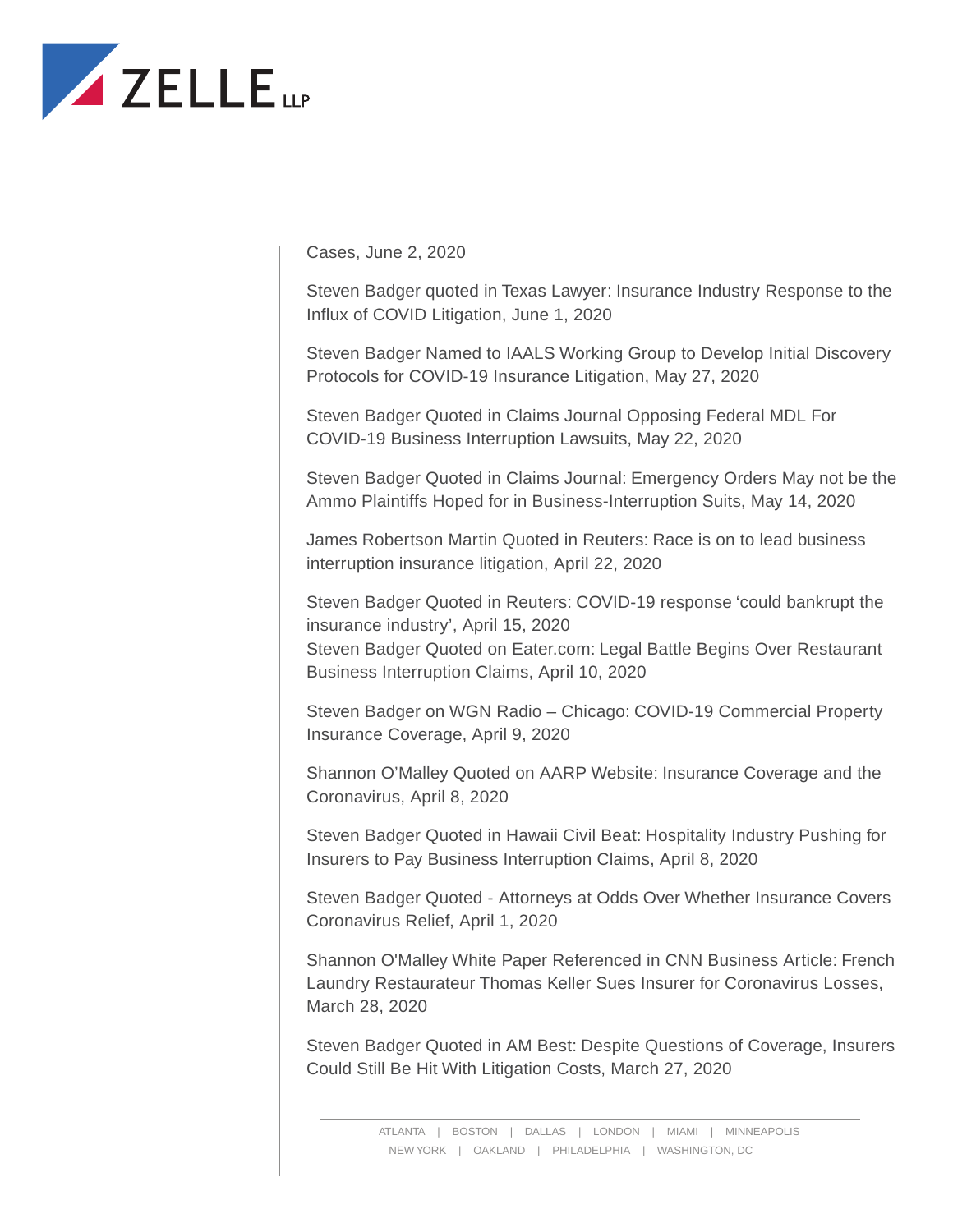

Shannon O'Malley White Paper Referenced in Claims Journal article: Another Restaurant Files Suit to Force Coverage for Virus Shutdown, March 27, 2020 Steven Badger quoted: Insurance fight looms over coronavirus business interruption, March 25, 2020

Shannon O'Malley White Paper Referenced in Insurance Journal Commentary: Does Business Income Insurance Cover Coronavirus Shutdowns?, March 24, 2020

Kristin Cummings Quoted in Insurance Journal: Proposed N.J. Bill Would Require Insurers to Pay COVID-19 Business Interruption Claims, March 19, 2020

Steven Badger Quoted in Insurance Journal: Restaurant Suit Tests Business Interruption Insurance for Coronavirus Shutdowns, March 19, 2020

Shannon O'Malley Quoted in Insurance Law360 - Coronavirus 'Civil Authority' Coverage May Hinge On Science, March 18, 2020 (subscription required)

Steven Badger Quoted: First U.S. Coronavirus Insurance Dispute, March 17, 2020

Steven Badger and Shannon O'Malley Cited in Claims Journal: Restaurant Asks Court to Declare Coronavirus Shutdown Covered By Insurance Policy, March 17, 2020

Shannon O'Malley Quoted in Insurance Law360 - New Orleans Restaurant Seeks Coronavirus Closure Coverage, March 17, 2020 (subscription required) **Webinars:**

Square Peg/Round Hole – Why COVID-19 Coverage Disputes Don't Fit the Template for Class Actions and MDLs, April 28, 2020 Civil Authority Coverage for Coronavirus Claims, April 21, 2020

Construction Delays and Coronavirus, April 16, 2020

Coronavirus and Event Cancellation Policies—Coverage Issues and Outlook, April 15, 2020

Time Element Measurement Issues - Coronavirus, April 14, 2020